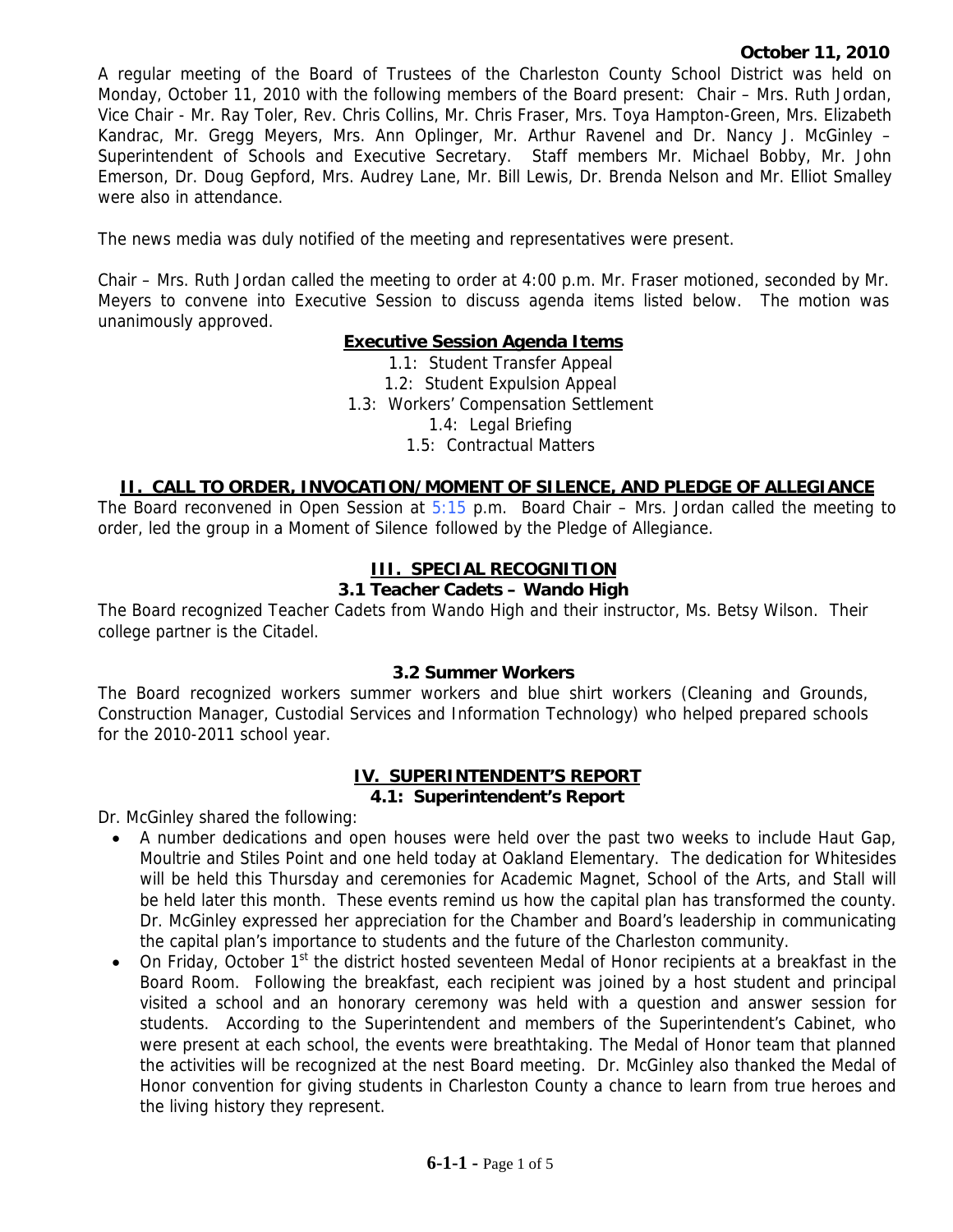- The End-of-Course exam scores were released last week and history is an area the district needs to focus on. Overall, the report showed signs of progress and areas in need of improvement. Algebra I passing rates were the highest they have been in three years and English I and Physical Science rates were the highest they have been in six years. In addition, students had higher passing rates in every subject than their peers statewide. However, while U.S. History went up from 48% passing to 53% passing, it is not where it should be. Persistent achievement gaps exist in every subject of the end-of-course scores. This is why the district is focusing its' strategies on closing the achievement gap, with preparation, early childhood and literacy.
- Strategic partnerships are central to closing the achievement gaps and other district goals. Last week, a private fundraiser event sponsored by Ms. Barbara Burgess, Mr. John Dinkelspeil, and Mr. Jonathan Green. A total of \$4,000 was raised for the Children-in-Crisis Fund which assists children and families in crisis. Part of the amount raised was donated to the Low Country Orphan Relief which provides donation centers at ten schools in the district. Donation Centers are at ten CCSD schools distributing clothing, toiletries, and other essential for students in need.
- Charleston Volunteers for Literacy recently created a "Bookzilla" sculpture made entirely of books to raise awareness about literacy, donate books to students and support the "Book Buddies" program.
- Through the district's partnership with the Family Circle Cup, the Unites States Tennis Association, and local tennis partners, Charleston was named the "best tennis town" in America. The district is working hard to address health and well-being issues of students in Charleston County. The district was awarded \$10,000 for being named the "best tennis town" to expand involvement with tennis throughout the district.
- The Board will discuss the proposed new teacher evaluation policy tonight. The district is also providing an update on what is being done to ensure effective use of its current evaluation system. The proposed Teacher Development Cycle is designed to significantly increase teacher effectiveness through a step-by-step, comprehensive cycle that addresses how teachers are recruited, evaluated, developed, retained, and rewarding of effective teachers.. In closing, Dr. McGinley said she looks forward to working with the Board and teachers to develop this system, including new ways to evaluate teachers and other staff based on student achievement. She said if teachers are engaged and this process is approached in a fair and thoughtful way, the district should be able to develop a system that works for everyone, especially students.

# **V. VISITORS, PUBLIC COMMUNICATIONS**

# **5.1: Visitors, Public Communications**

- 1. Dr. Philip Jos, Political Science Professor at the College of Charleston, expressed concerns regarding Teacher Evaluation data. Dr. Jos urged the Board not to base teacher evaluation on information mentioned in a recent Post and Courier article.
- 2. Mr. Patrick Hayes said he contacted the Kingsbury Center at Northwest Evaluation Association regarding use of Virtual Comparison Groups data and they (Kingsbury Center) provided information to the district regarding the use of VCG data.
- 3. Mr. Bob Kelley, Ms. Ellyn Winkles, and Ms. Ashley Stoudenmire addressed the Board about teacher effectiveness.
- 4. Two CCSD students, Jonathan Greene and Sabian Mignone expressed concerns regarding bullying and suggested the Board provide training for administrators and create a safe-space program to help students who are bullied.
- 5. Ms. Lisa Lombeter urged the Board to support for students who are bullied in school.
- 6. Mr. Larry Kobrovsky addressed the Board regarding the proposed Magnet School Policy. Mr. Kobrovsky also thanked Mr. Meyers, Mr. Ravenel and Mr. Toler for serving on the CCSD school board.

# **VI. APPROVAL OF OPEN SESSION BOARD MINUTES**

# **6.1: Approval of Open Session Minutes of September 27, 2010**

Mr. Toler motioned, seconded by Rev. Collins, approval of Open Session Minutes of September 27, 2010. The motion was approved 9-0.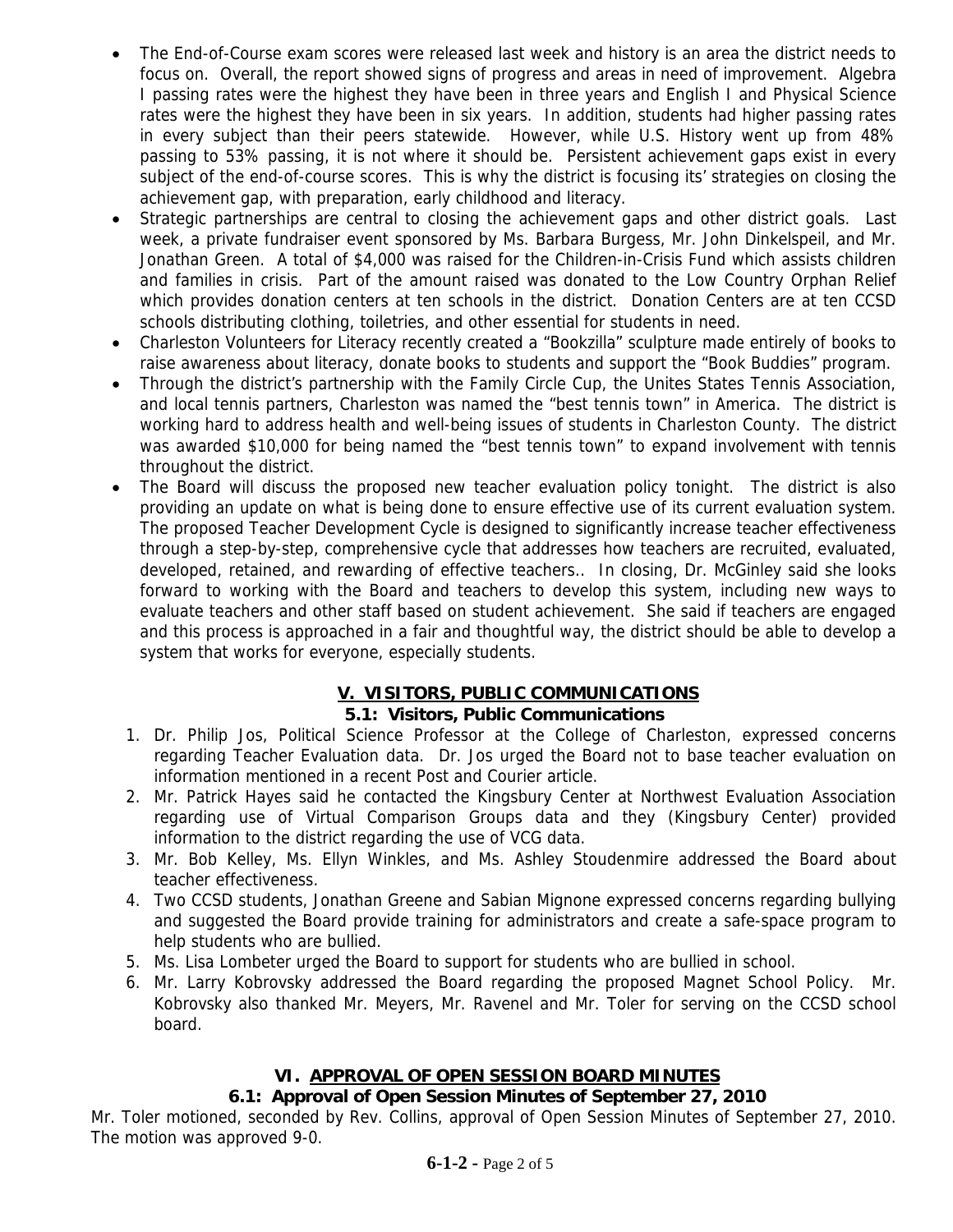# **6.2: Motions of Executive Session of October 11, 2010**

The Board approved the following motions that were made in Executive Session:

**1.1: Student Transfer Appeal** – The Board approved a student transfer appeal. The vote was 9-0.

**1.2: Student Expulsion Appeal –** This item was pulled from the agenda. Therefore, no action was taken.

**1.3: Workers' Compensation Settlement–** The Board approved a Workers' Compensation Settlement. The vote was 9-0.

**1.4: Legal Briefing -** The Board received a legal briefing in Executive Session. No action was taken.

**1.5: Contractual Matters** – The Board approved the Superintendent's Evaluation Instrument. The vote was 8-1 (Kandrac oppose).

## **6.3: Financial Minutes of September 13, 2010**

Mr. Toler motioned, seconded by Mr. Meyers, approval of the financial minutes of September 13, 2010. The motion was approved 8-1 (Kandrac opposed).

## **VII: MANAGEMENT REPORT**

## **7.1: Capital Projects Report – 2005-2010: Agreed Upon Procedures**

Mr. Bruce Illsley of Greene, Finney and Horton Certified Public Accountants and Consultants briefed the Board on Agreed Upon Procedures for Capital Projects 2005-2010. The report addressed measures against specific criterions. The report contains 10 criterions, only two exceptions were noted.

## **7.2: Fiscal Year 2011 Annual Audit Plan**

The district's Chief Financial Officer, Mr. Michael Bobby announced that the Fiscal Year 2011 Annual Audit Plan was an action item that required Board approval.

## **7.3: Procurement Audit for FY2009**

Mr. Bruce Illsley of Greene, Finney and Horton Certified Public Accountants and Consultants briefed the Board on the Procurement Audit for FY2009. He said the audit examined the district's procurement process to see if it aligns with South Carolina's procurement code. After noting improvements made since 2008, Mr. Illsley said four findings were identified. The full report will be provided to the Board. Staff responded to Rev. Collins' questions about Procurement Cards. Mr. Bobby said P-Cards are taken seriously. Staff recognizes the importance of monitoring P-Card purchases. Therefore, a staff position will be added to monitor the use P-Cards. Mrs. Jordan made a comment about the auditor only auditing what the district asked them to audit. Mrs. Kandrac said she wants a government forensic audit. In response to Mrs. Kandrac's question about doing forensic audits, Mr. Illsley said he wasn't sure his definition of a forensic audit was the same as hers. Mrs. Kandrac clarified her statement and questioned why the district wouldn't agree to a more extensive audit. Mrs. Jordan requested copy of the complete audit report from Greene, Finney and Horton, CPA.

### **VIII: CHARLESTON ACHIEVING EXCELLENCE UPDATE 8.1: SMART Lessons by EdTech**

Mr. Timothy Tanner, Ms. Elaine Berry, Ms. Beth Lovett, and Mr. Craig Bennett presented information to the Board on Smart Lessons by EdTech. CCSD teachers are encouraged to use lessons available in the Smart Curriculum Lesson Bank which were written by fifty teachers over the summer. All lessons in the bank are accessible to all CCSD teachers, standards-based, and designed to ensure high levels of learning.

## **8.2: Teacher Development Cycle: Evaluation Process**

Mrs. Susan Holiday, Mrs. Laurie Bates, and Mr. John Emerson presented a PowerPoint presentation on the Teacher Evaluation Cycle Evaluation Process. Below are some of the highlights:

Project Team Purpose

 $\triangleright$  Analyze and address process issues identified by the Board of Trustees & others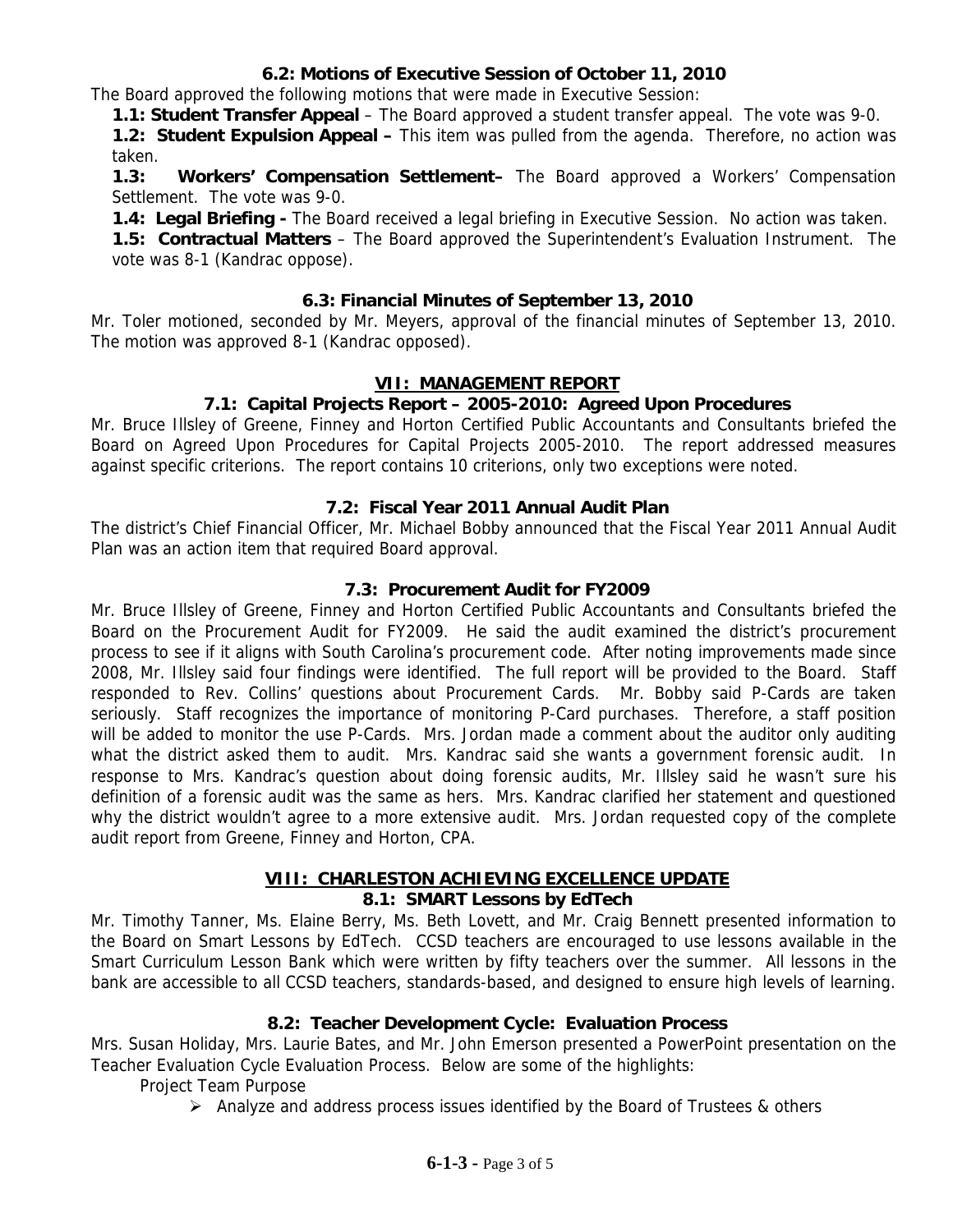$\triangleright$  Improve overall effectiveness – with a focus on implementation, accountability, and best practice

Major Process Components:

- ¾ Notification & Preparation
- ¾ Preliminary Period
- $\triangleright$  Final Period
- ¾ Contract Recommendation & Decision
- $\triangleright$  Appeal



# **IX**. **POTENTIAL CONSENT AGENDA ITEMS**

**Note:** Mr. Ravenel left the meeting at approximately 7:30p.m., before the Board voted on Consent Agenda items.

**9.1: First Reading – Board Policies –** A recommendation to approve the first reading of Board policies listed below.

**A. GBEBA – Staff Dress Code** – Rev. Collins suggested the policy be amended to say that dresses and shorts should be worn at the top of the knee. Dr. Gepford said dress code issues are addressed individually and that principals have opportunity to use their own discretion during special events. Mrs. Oplinger moved, seconded by Mrs. Green, approval of the dress code policy approved by the Policy Committee. The motion was approved 7-1 (Collins opposed).

**B. AEB – Systems to Evaluate Annual Student Academic Growth b y Principal and Teacher –** During discussion, Mr. Meyers said the MAP test is not mentioned in the policy. This is the 11th version of this policy which should drive actual results. It looks at people who perform well, as well as, those who don't. He said since part of the Superintendent's evaluation is based on annual academic growth, he wants a fair articulation. The effort is not to penalize anyone, just say they must do a better job. Mr. Meyers said annual academic growth should be a part of the principal and teacher evaluation instrument. He said it's the Board's job to set goals and evaluate results. The information printed in the Post and Courier newspaper was done independently of what administration is doing.

After concerns were expressed by several Board members, that the proposed policy required more time and involvement of teachers, Mr. Fraser moved, seconded by Mrs. Oplinger to send the policy back to